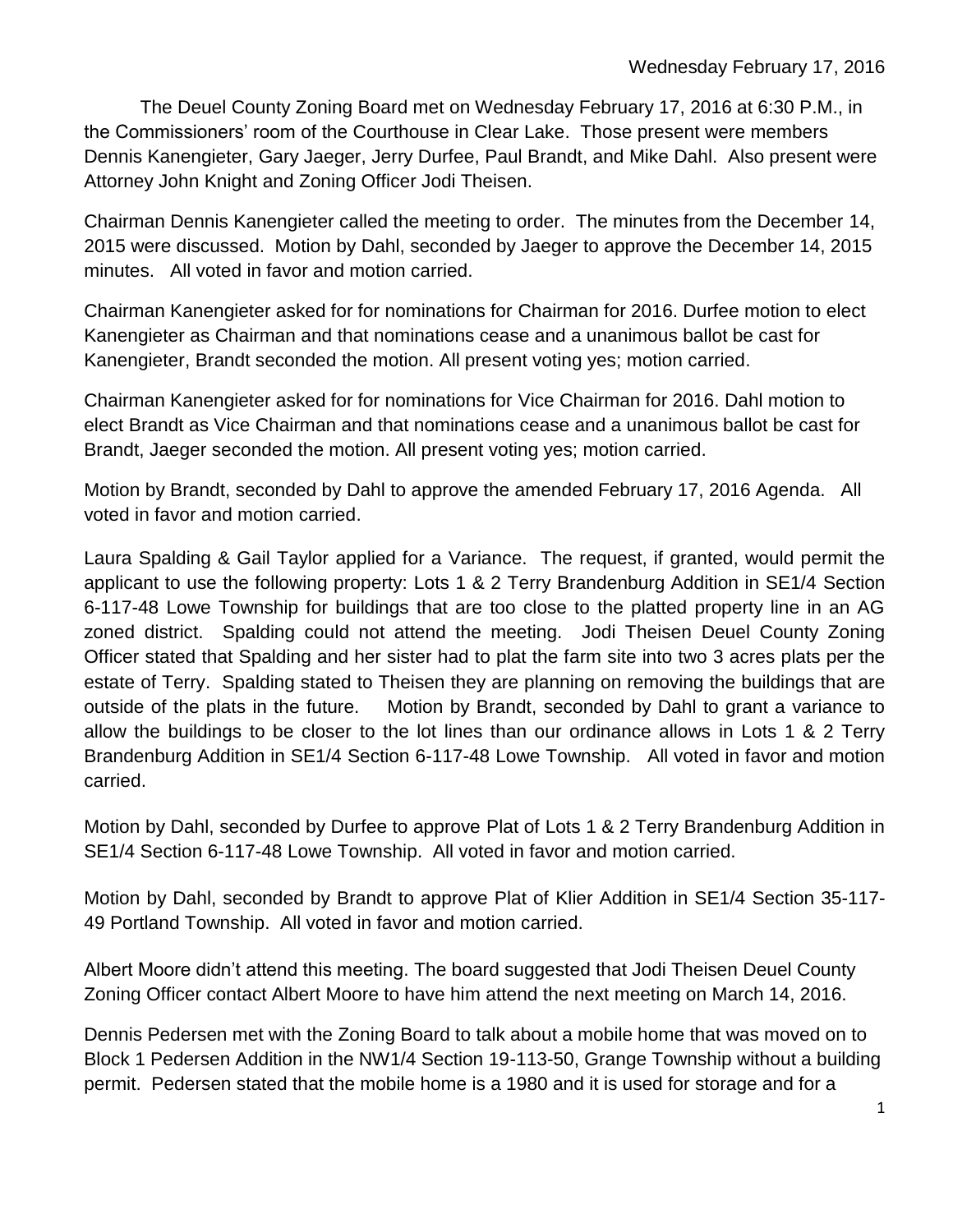salon. They sold their building in the town of Estelline and the state allows a hair salon in a residence however they require a separate entrance, handicap accessible, and a second bathroom. Pedersen's stated that this would cost too much to remodel their home for second job so they thought the mobile home would be a good idea. The board suggested that they apply for a special exception for an extended home occupation for a salon and that they would limited it to 2 years.

Motion by Dahl, seconded by Durfee to remove from the table the Stuart Rhea Variance application that was tabled. The request, if granted, would permit the applicant to use Lot 2 Rhea Add in Gov Lot 7 in SE1/4 4-114-47, Lake Cochrane, in the following manner: To replat the one lot into two lots with lake footage less than the ordinance requires which is 75 feet of lake footage. Rhea would like to replat Lot 2 Rhea addition into a lot with 75' lake front which would be Lot 2A and Lot 2B would have 64.1' lake frontage. John Knight stated that he called Collin Dejong and discussed the issue about the road and where it is located. Knight stated that the information that he received and reviewed states that the road ended at the 1/16 line which does not extended onto the area where Rheas want to replat.

Richard Helsper an attorney for Paul Christianson and Larry Jensen stated that they are concerned about access to their property if the variance is granted. Helsper stated that the access to the north is blocked by other property owners and showed the board plats to show how Christianson and Jensen access their property. Christianson stated that he has used the north access but is very hard with his semi. Connie Moen which is Larry Jensen's daughter stated that the property owners to the north block the road with campers and vehicles.

Knight stated that the issue is splitting the one lot into two smaller lots not about the access issue.The board suggested that they should get together and come up with a solution for the access and then come to the board with a plan. Motion Durfee, seconded by Brandt to table the variance request until the determination of the access road has been decided and a plan has been prepared. All voted in favor and motion carried.

Jogchum Andringa came and talk to the board about multi-unit housing and wind towers setbacks from CAFO's. The board talked about how the multi-unit housing would be good for the CAFO's that want to have their employees' onsite. The board will do some more research and will have a ordinance hearing later on. The board discussed the stray voltage issue.

Todd Nielsen come and talk to the board about selling semis on his property. The board suggested that Nielsen talk to the state to see if he would need a dealer's license and if the land would have to be zoned commercial. Another option would be to apply for a special exception, extended home occupation. Nielsen is going to talk to the state and get back the zoning office.